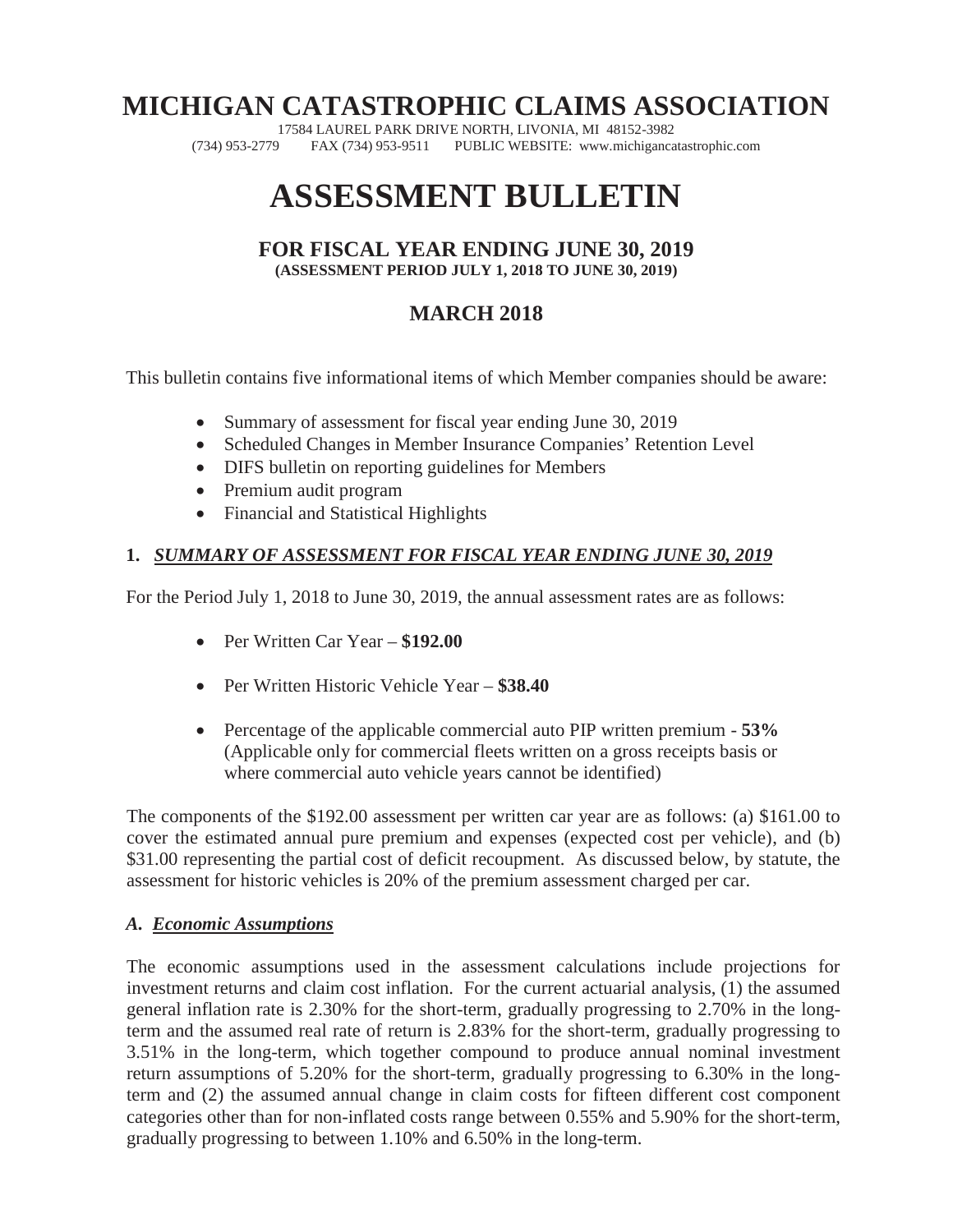For last year's actuarial analysis, (1) the assumed general inflation rate was 2.10% for the short-term, gradually progressing to 2.70% in the long-term and the assumed real rate of return was 3.23% for the short-term, gradually progressing to 3.51% in the long-term, which together compounded to produce annual nominal investment return assumptions of 5.40% for the shortterm, gradually progressing to 6.30% in the long-term and (2) the assumed annual change in claim costs for fifteen different cost component categories other than for non-inflated costs ranged between 0.00% and 5.50% for the short-term, gradually progressing to between 1.00% and 6.40% in the long-term.

#### *B. Pure Premium*

The estimated annual pure premium of \$161.00 per car is composed of an estimated frequency of approximately 13.13 claims per 100,000 written exposures and an estimated discounted severity of approximately \$1,225,000 per claim (in excess of the Member company's retention of \$555,000). For auto accidents arising under insurance policies with effective dates between July 1, 2018 and June 30, 2019, it is estimated that over 1,000 Michigan insured's will be catastrophically injured with the majority of those involving brain and spinal cord injuries, multiple fractures, and back and neck injuries.

A breakdown of the \$161.00 pure premium per car by cost component is as follows:

|                                 | Estimated |            |  |
|---------------------------------|-----------|------------|--|
|                                 | 2018/19   |            |  |
| <b>Cost Component Category</b>  | Costs     | Percentage |  |
| Residential Care                | \$38.37   | 23.8%      |  |
| <b>Attendant Care - Agency</b>  | 36.00     | 22.4%      |  |
| Attendant Care - Family         | 26.18     | 16.3%      |  |
| Prescriptions                   | 14.04     | 8.7%       |  |
| Hospitalization                 | 11.26     | 7.0%       |  |
| Doctors/Lab                     | 9.61      | 6.0%       |  |
| <b>Rehabilitation Services</b>  | 9.25      | 5.7%       |  |
| Other                           | 3.49      | 2.1%       |  |
| Case Management                 | 3.24      | 2.0%       |  |
| Transportation                  | 2.79      | 1.7%       |  |
| <b>Loss Adjustment Expenses</b> | 2.56      | 1.6%       |  |
| Home Purchases/Modifications    | 1.37      | 0.8%       |  |
| Prosthesis                      | 0.90      | 0.6%       |  |
| Non-Inflationary Cost           | 0.81      | 0.5%       |  |
| Equipment                       | 0.71      | 0.4%       |  |
| Vehicle Purchases/Modifications | 0.42      | 0.3%       |  |
| Total                           | \$161.00  | 100.0%     |  |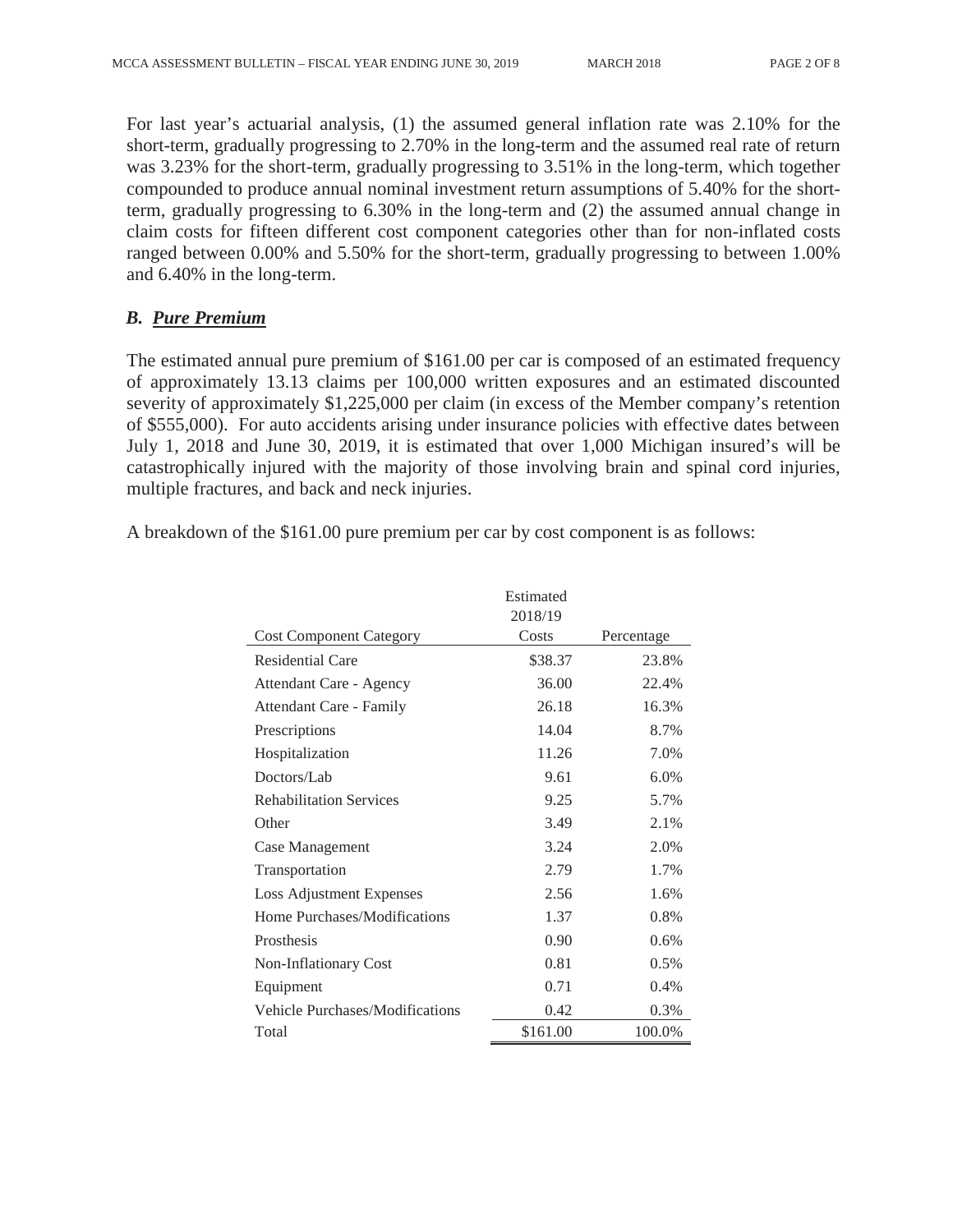#### *C. Surplus/Deficit Adjustment*

As of December 31, 2017, the MCCA is in a \$2.3 billion deficit position, which equals approximately \$302.00 per insured car. Recognizing the difficulty and uncertainty in predicting the projected claim payments for long-term claims in which medical benefits are unlimited, the MCCA Board of Directors elected to address the deficit by collecting \$31.00 per car. The \$31.00 deficit recoupment per car is based on a 15-year amortization period. The uncertainty in the estimates of the MCCA's liabilities is primarily due to difficulty in predicting (a) life expectancies, (b) medical cost inflation, (c) investment returns, and (d) claim frequency.

#### *D. Change in Estimates*

 In comparison to last year's actuarial analysis, the estimates per car for both the pure premium and the deficit have increased.

 The estimated annual pure premium of \$161.00 for fiscal year ending June 30, 2019 is \$18.00 higher than the estimated annual pure premium of \$143.00 for fiscal year ending June 30, 2018. The main reason for the increase is unexpected adverse loss development.

 The estimated deficit of \$302.00 per car as of December 31, 2017 is \$34.00 higher than the estimated deficit of \$268.00 per car as of December 31, 2016. The primary reasons for the increase were unexpected adverse loss development and a change in economic assumptions that was partially offset by better than expected investment performance.

#### *E. Assessment Rate for Historic Vehicles*

Public Act 662 of 2002, effective July 1, 2003, requires the assessment for historic vehicles to be 20% of the premium assessment charged for a car. As defined in Public Act 662, a historic vehicle means a vehicle that is a registered historic vehicle under section 803a or 803p of the Michigan vehicle code, 1949 PA 300, MCL 257.803a and 257.803p.

Under Section 257.20a of the Michigan vehicle code, "Historic Vehicle" is defined as a vehicle which is over 25 years old, and which is owned solely as a collector's item and for participation in club activities, exhibitions, tours, parades, and similar uses, including mechanical testing, but is not used for general transportation.

Section 803a provides that the Secretary of State may issue to the owner of a historic vehicle a historic vehicle registration plate, which shall bear the inscription "historic vehicle - Michigan" and the registration number.

Section 803p provides that the owner of a historic vehicle may use an authentic Michigan registration plate of the same year as the model year in which the vehicle was manufactured instead of a historic vehicle registration plate issued under section 803a by presenting the authentic plate number and year to the Secretary of State at the time of registration.

In summary, in order for a vehicle to be assessed at the historic vehicle assessment rate, the vehicle must meet the definition of a historic vehicle as defined in Section 257.20a and must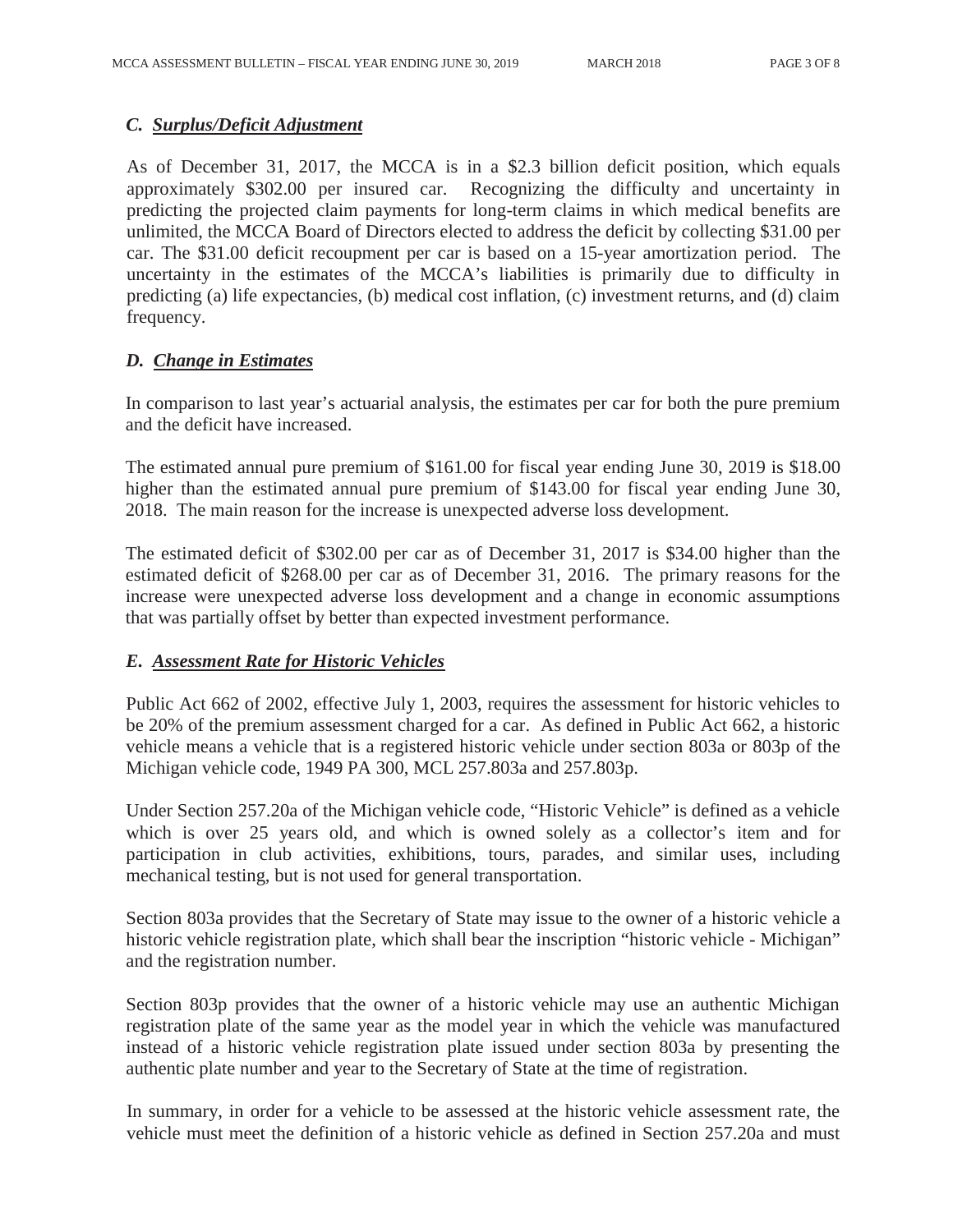either have a historic vehicle registration plate or an authentic Michigan registration plate. For each vehicle reported as a historic vehicle, the Member must obtain and maintain proof from the State of Michigan that the vehicle is registered as a historic vehicle.

#### *F. Member Reporting Requirements and Definitions*

Members are required to compile, maintain, and report data for the July 1, 2018 to June 30, 2019 assessment period as follows:

- (1) Private passenger auto no-fault (except historic vehicles): (a) **written car years**, (b) direct premiums written, and (c) direct premiums earned
- (2) Commercial auto no-fault (except historic vehicles): (a) **written car years**, (b) direct premiums written, (c) direct premiums earned, and (d) for commercial fleets written on a gross receipts basis or where commercial auto vehicle years cannot be identified: (i) **direct premiums written** and (ii) direct premiums earned
- (3) Mandatory motorcycle liability exposures (except historic vehicles): (a) **written motorcycle years**
- (4) Historic vehicles: (a) auto no-fault: (i) **written car years**, (ii) direct premiums written, and (iii) direct premiums earned, and (b) mandatory motorcycle liability exposures: (i) **written motorcycle years**

Pursuant to the Michigan Department of Insurance and Financial Services (DIFS) Annual Statement Instructions, all Members must submit the above assessable exposure data to MCCA by August 15, 2019, using the MCCA ANNUAL ASSESSMENT REPORT FORM. In July 2019, Members will be notified online through the MCCA Membership System ("MMS") that the form is available to complete and submit. To receive the notice, as well as notices regarding assessment invoices as outlined in Section G below, a Member representative must be a registered user in MMS.

Article IV of the MCCA's Plan of Operation includes the definitions of a Member of the MCCA and written car years as follows:

**"Member"** means (i) each insurer engaged in writing insurance coverages under policies of insurance providing the security required by Section 3101(1) of the Michigan Insurance Code for the owners and registrants of motor vehicles required to be registered in the State of Michigan, and (ii) each group self-insurance pool providing motor vehicle security under Section 9 of Act No. 138 of the Public Acts of 1982, being Section 124.9 of the Michigan Compiled Laws.

**"3103 Member"** means each insurer engaged in writing insurance coverages under policies of insurance providing the security required by Section 3103(1) of the Michigan Insurance Code for the owners and registrants of motorcycles required to be registered in the State of Michigan.

**"Written Car Years"** means the number of net direct written vehicle years (or the total number of net direct written vehicle months divided by twelve, if so reported) of insurance providing to any and all vehicles, except Historic Vehicles, the security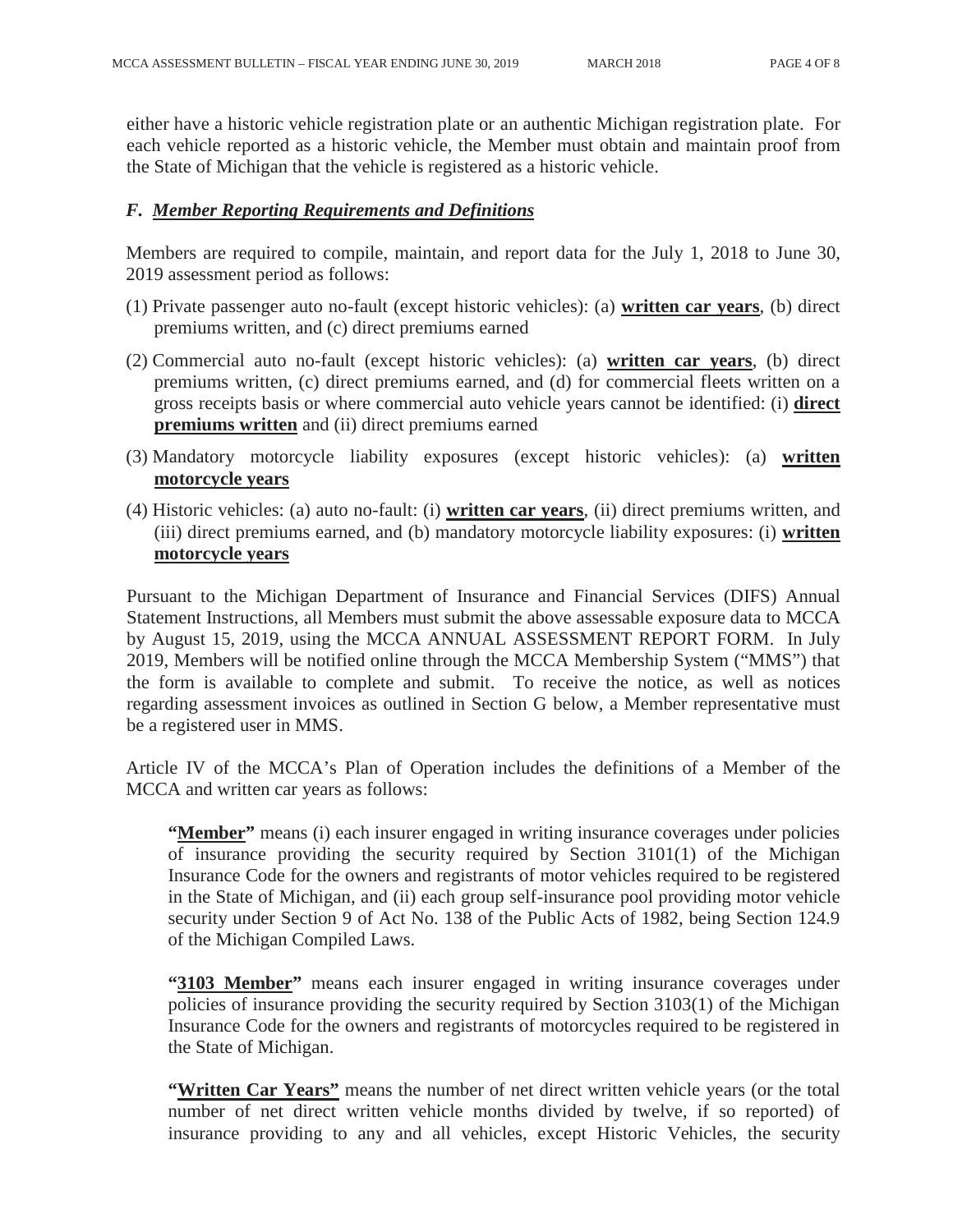required by Sections 3101 and 3103 of the Michigan Insurance Code, written in the State of Michigan by each Member and 3103 Member, or all such members, as applicable. As used in the term "Written Car Years," "Car" includes motorcycle and truck tractor, but not truck trailer. All net direct written vehicle years or months of insurance written under high deductible, matching deductible, and fronting policies providing the security required by Sections 3101 and 3103 of the Michigan Insurance Code shall be included in a Member's or 3103 Member's Written Car Years. If a Member or 3103 Member can determine its Written Car Years, the Member or 3103 Member must do so. If a Member or 3103 Member uses some other unit of exposure besides Written Car Years, such as for commercial vehicles, the Member or 3103 Member must use a reasonably verifiable manner for determining a Written Car Year equivalent. The Board may establish, by resolution, the manner for determining a Written Car Year equivalent with respect to commercial or other vehicles where some other unit of exposure is used. [For commercial fleets written on a gross receipts basis or where commercial auto vehicle years cannot be identified, the Board of Directors has established the exposure basis to be the percentage of the applicable commercial auto PIP written premium.]

**"Written Historic Vehicle Years"** means the number of net direct written Historic Vehicle years (or the total number of net direct written Historic Vehicle months divided by twelve, if so reported) of insurance providing to any and all Historic Vehicles the security required by Sections 3101 and 3103 of the Michigan Insurance Code, written in the State of Michigan by each Member and 3103 Member, or all such Members, as applicable. As used in the term "Written Historic Vehicle Years," "Historic Vehicle" includes historic motorcycle. For each Historic Vehicle covered by a policy of insurance providing the security required by Sections 3101 and 3103 of the Michigan Insurance Code, a Member must obtain and maintain proof from the State of Michigan that the vehicle is registered as a Historic Vehicle.

#### *G. Assessment Invoices for the Fiscal Year Ending June 30, 2019 Assessment*

In June 2018, Members will be notified online through MMS that the preliminary assessment invoice is available to complete and submit. To receive the notice, a Member representative must be a registered user in MMS. The preliminary assessment invoice is based on each Member's total written vehicle years for the period July 1, 2017 to June 30, 2018.

In October 2019, MCCA will issue a final assessment invoice to each Member through MMS. The final assessment invoice will adjust the preliminary assessment to each Member's actual total written vehicle years for the period July 1, 2018 to June 30, 2019. The final assessment invoice will be based on assessable exposure data submitted as outlined in Section F above.

#### **2***. Scheduled Changes in Member Insurance Companies' Retention Level*

Public Act 3 of 2001 provided for a gradual increase in the Member company retention level from the original amount of \$250,000 to \$500,000 on July 1, 2011; and thereafter increasing every two years by 6% or the increase in the consumer price index, whichever is less. A summary of the most recent applicable retention levels is as follows:

• For a policy issued or renewed July 1, 2011 through June 30, 2013:  $$500,000$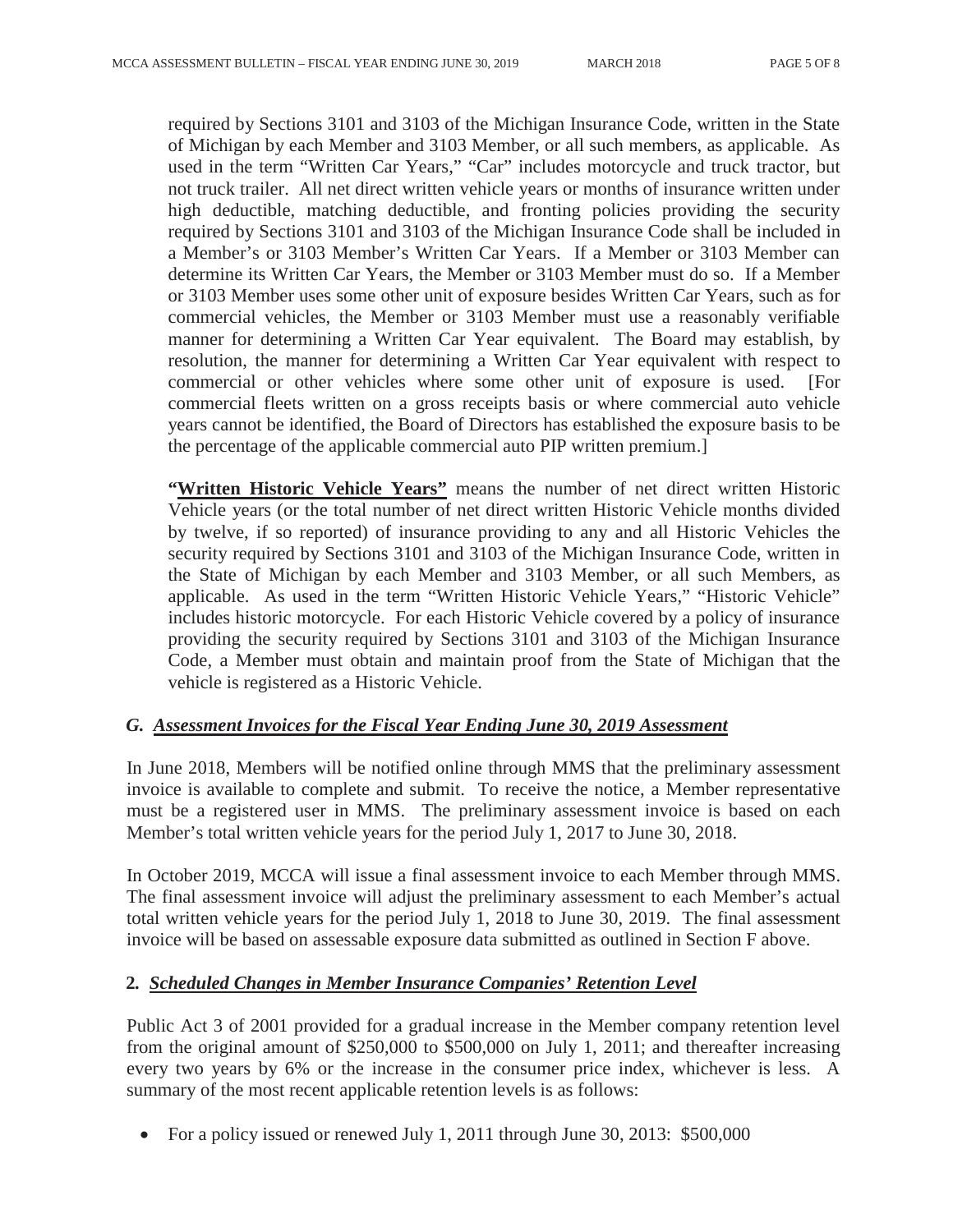- For a policy issued or renewed July 1, 2013 through June 30, 2015: \$530,000
- For a policy issued or renewed July 1, 2015 through June 30, 2017:  $$545,000$
- For a policy issued or renewed July 1, 2017 through June 30, 2019:  $$555,000$

Member Insurance Company Retention Bulletins, setting forth the computation of the retention levels after June 30, 2013, are posted in MMS.

For a policy issued or renewed July 1, 2019 through June 30, 2021, notification of the change in the Member insurance company retention level will be provided through MMS, via a Member Insurance Company Retention Bulletin, in November 2018. In the computation of the retention change, the CPI (all items consumer price index for all urban consumers (CPI-U): U.S. city average) change from September 30, 2016 to September 30, 2018 must be used.

In determining the applicable Member company retention, a policy of insurance is considered to be issued or renewed on the date the policy (or renewal, as the case may be) becomes effective.

#### **3.** *DIFS BULLETIN ON REPORTING GUIDELINES FOR MEMBERS*

The Michigan Department of Insurance and Financial Services (formerly OFIR) Bulletin 2007- 04-INS titled Catastrophic Claims Association – Reporting, provides reporting procedures and guidance on how Members are to record and report transactions relating to the MCCA. A copy can be obtained directly from the DIFS website, www.michigan.gov/difs, under bulletins.

#### **4.** *PREMIUM AUDIT PROGRAM*

The MCCA premium audit program uses two types of audits: (i) agreed-upon-procedures audits and (ii) special audits. Section 9.06 of the MCCA's Plan of Operation gives the MCCA the "right to audit and verify" any Member's reported written car years of insurance.

Agreed-upon procedures audits will be conducted on at least a triennial basis for each Member, and will encompass the previous three years. (Example: for those Members selected for the fiscal year ending June 30, 2018 audit, the audit will encompass the fiscal years beginning July 1, 2015, 2016, and 2017).

 Members may perform the agreed-upon-procedures audits on either a group or a company basis. There are two types of agreed-upon-procedures: standard procedures and low-volume procedures. To determine which procedures apply to a Member, the MCCA has divided Members into two categories: those Members that have 5,000 or more assessable exposures (written car years) and those that do not.

1. **Standard Procedures:** For Members that have 5,000 or more aggregate assessable exposures, the Member must complete the standard procedures and engage an independent audit firm to reconcile premium data, validate assessable exposures reported to the MCCA, and provide an attestation report. A Member shall bear the costs of an independent auditors' fees in connection with an agreed-upon procedure audit.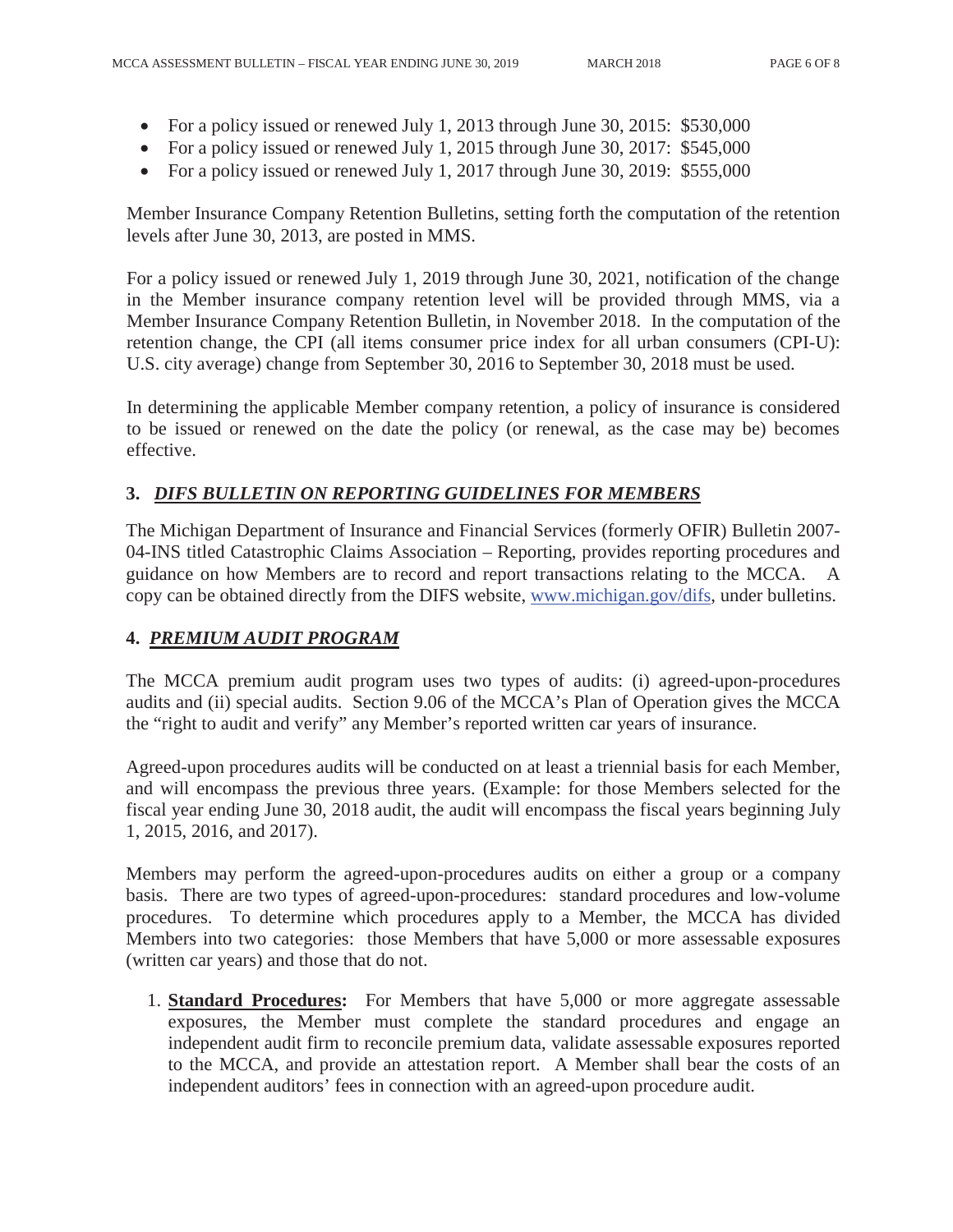2. **Low-Volume Procedures:** For Members that have less than 5,000 aggregate assessable exposures, the Member must complete the low-volume procedures, reconcile premium data, and provide a Report of Management. The Member does not have to engage an independent audit firm.

The procedures were developed to audit and validate assessable exposure information submitted by Members to the MCCA on the MCCA Annual Assessment Report Form. In developing the premium audit procedures, the MCCA has sought to minimize the impacts of the procedures on its Members, while at the same time assuring an adequate level of confidence in the reported assessable exposures.

Special audits will be conducted where the MCCA learns of reporting errors or where an agreed-upon-procedures audit indicates that further work is necessary to validate the assessable exposures reported to the MCCA. Such audits will be conducted by an independent auditor engaged by the MCCA. A Member shall bear the costs of an independent auditors' fees in connection with a special audit.

An Audit Bulletin that provides an updated premium audit rotation schedule for the next three years for each Member and that also includes, for informational purposes, the 2018 Premium Audit Agreed-Upon-Procedures Manuals for standard procedures and low-volume procedures will be provided through MMS by June 30, 2018. For those Members selected for the fiscal year ending June 30, 2018 audit, an additional email notification will also be provided that will include as an attachment the applicable audit procedure manual.

#### **5.** *FINANCIAL AND STATISTICAL HIGHLIGHTS*

Exhibit 1 of this Bulletin provides a recap of financial and claim statistics. Additional financial and informational data including, (i) MCCA Annual Statement Filing, (ii) Independent Audit Report, (iii) DIFS Examination Report, and (iv) Annual Report to the Director of DIFS, are available on the MCCA's public website: www.michigancatastrophic.com

*Created by the state legislature in 1978, the MCCA is a private, non-profit association whose mission is to protect the financial integrity of Michigan's auto insurance industry by providing an effective reinsurance mechanism for Personal Injury Protection (PIP) benefits.*